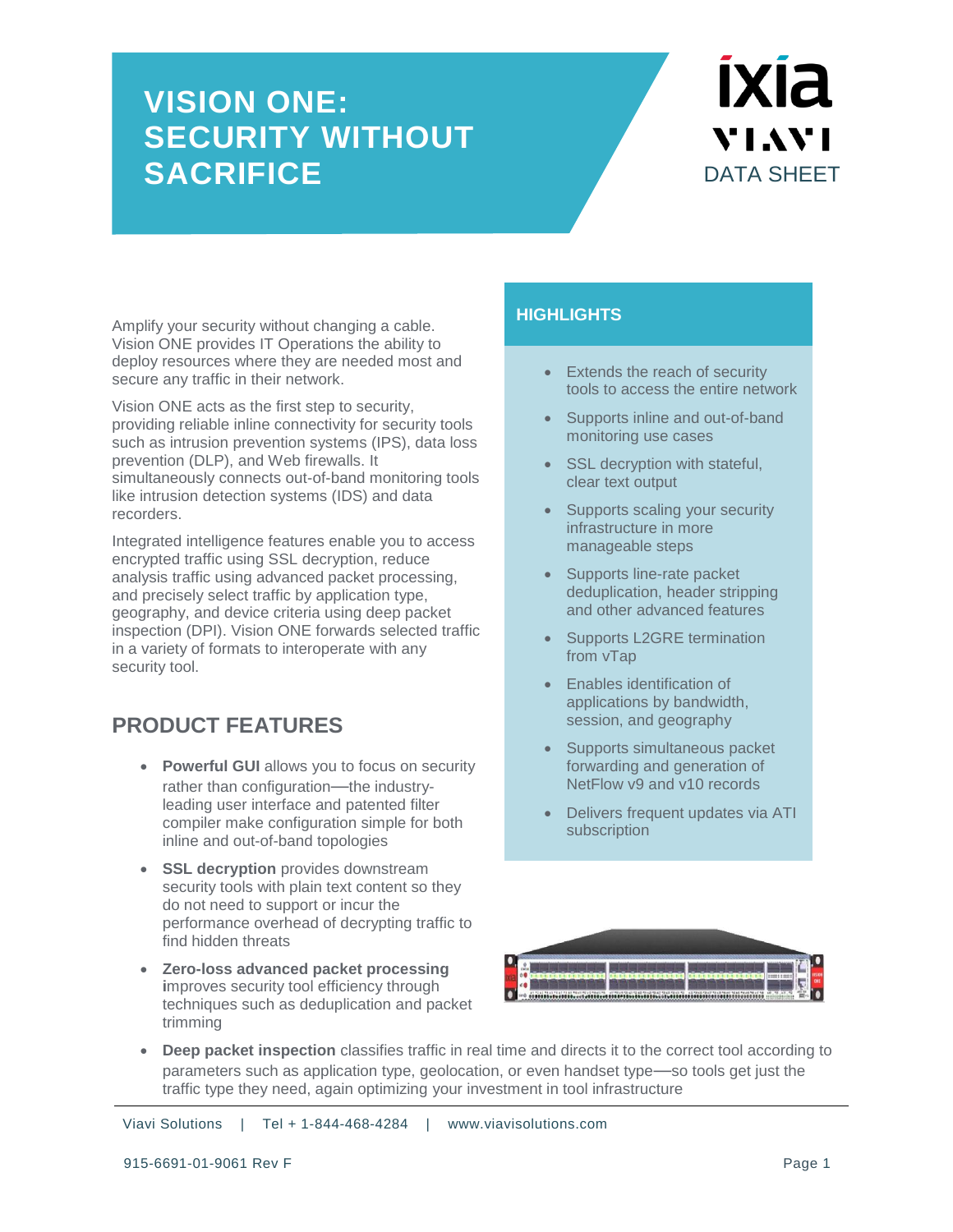## **ixia vinvi**

- **Sophisticated load balancing** distributes traffic across a number of tools for monitoring or inline in serial or parallel to maximize up-time and ensure that no critical data is lost
- **Comprehensive wizards** makes inline tool deployment extremely easy
- **Space efficient 1RU design** saves rack space in your data center

### **PRODUCT CAPABILITIES**

### FULL-RATE INTELLIGENT PACKET PROCESSING

- Modify every packet at line-rate using any combination of Ixia's Advanced Feature Module (AFM) operations:
- Deduplication, trimming, timestamping, 1G burst protection and data masking
- Head stripping that includes VLAN, FabricPath, VNTag, GTP, MPLS, VxLAN, L2GRE, ERSPAN
- L2GRE tunnel termination from vTAP
- Flexibly assign 160Gbps total processing capacity to any port in 10Gbps increments

### INLINE-SPECIFIC FEATURES

- Supports failsafe serial service chaining, parallel load balancing with spares, or combined topologies
- Customizable heartbeat (HB) support to detect and automatically recover from monitoring and security tool failures
- Multiple HB templates allow each tool to have its own unique HB
- Bypass switches and Vision ONE can have different HB so multi-tier design is possible to increase overall resilience

### IXIA'S APPLICATION AND THREAT INTELLIGENCE (ATI) PROCESSOR

- Performs DPI to identify traffic according to:
	- o Application, geography, device information, and service provider
	- o Application signatures are regularly updated via ATI subscription
- SSL decryption supported ciphers:
	- o 3DES
	- o RC4
	- o AES
	- o SHA1/521/384/256/224
	- o MD5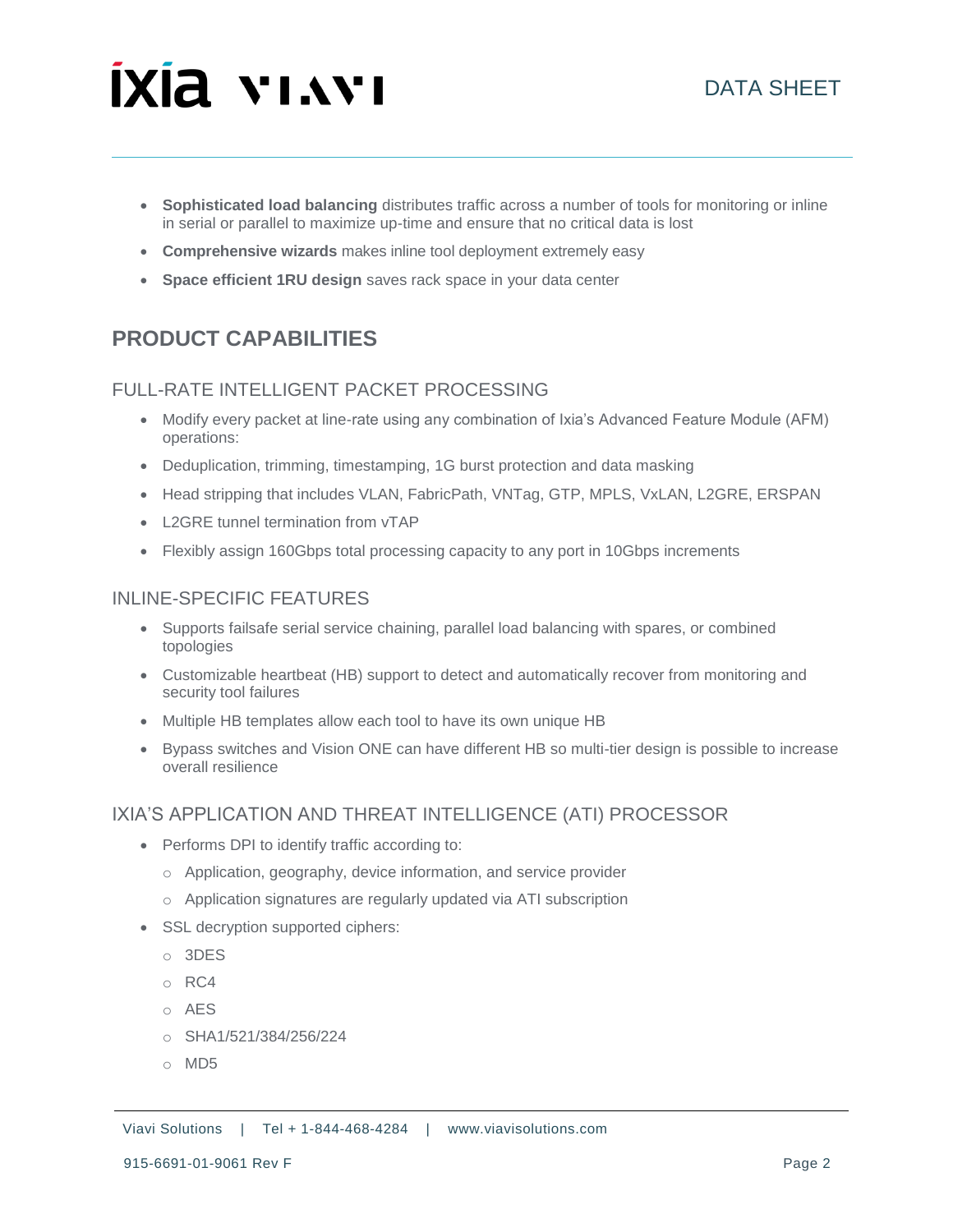# **IXIA VIAVI**



#### **Ixia's Application and Threat Intelligence Processor (ATIP) provides easy-to-use graphical displays of the traffic captured by Vision ONE**

- SSL/TLS Decryption Support:
	- o SSL/TLS Versions: SSL3.0, TLS1.0, TLS1.1 and TLS1.2
	- o Asymmetric Key Exchange: RSA and ECDH
	- o Symmetric Keys: AES, 3DES and RC4
	- o Hashing algorithms: SHA and MD5
	- o Maximum concurrent sessions: Over 1,000,000
	- o Private key storage: Encrypted and 'write only'
- Regular expression matching
- Data masking to protect sensitive data such as credit cards and personally identifiable information (PII)
	- o Target field identified by user-definable regular expression
	- o Default regular expressions provided for commonly request data patterns such as credit card numbers
- Multiple actions can be taken on matching sessions
	- o Forward all related packets to an analysis tool
	- o Enhanced NetFlow v9 and v10 and IPFIX can be generated and sent to up to 10 collectors
- Simple pricing
	- o ATI subscription includes all current and new features and application signatures released

Viavi Solutions | Tel + 1-844-468-4284 | www.viavisolutions.com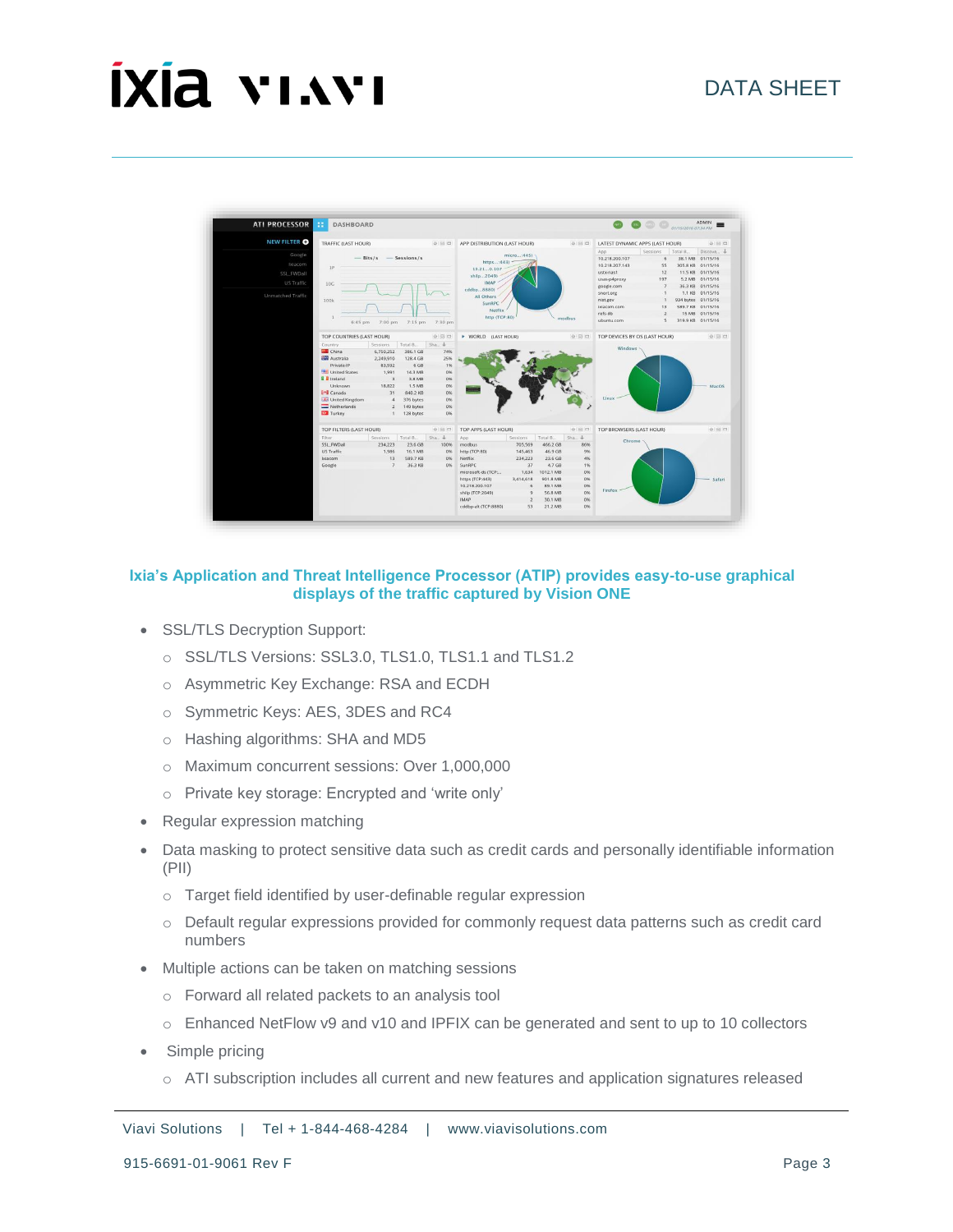# **IXIA VIAVI**

### **SPECIFICATIONS**

| <b>GENERAL SPECIFICATIONS</b>                                                                                                                                                                                                                                                                                                            |                                                                                                                                                                                                                                                                                                                                                                                                                                                                       |
|------------------------------------------------------------------------------------------------------------------------------------------------------------------------------------------------------------------------------------------------------------------------------------------------------------------------------------------|-----------------------------------------------------------------------------------------------------------------------------------------------------------------------------------------------------------------------------------------------------------------------------------------------------------------------------------------------------------------------------------------------------------------------------------------------------------------------|
| <b>Performance</b><br>• 1U Security Appliance<br>• In-band or passive deployment<br>• Full line rate across all ports with blocking<br>enabled<br>• Reporting, blocking, or fail-safe bypass<br>operation<br>• Always-on ATI cloud security service<br>• Heat/power dissipation for module at 100%<br>traffic load: 660W / 2252 BTU/hour | <b>Management</b><br>• SNMP v1, v2, v3 support<br>• SNMP v1, v2, v3 support<br>• Supports IEEE / Precision Time Protocol (PTP)<br>time synchronization<br>• Local, RADIUS, and TACACS+ support<br>(members and groups)<br>• Granular access control features<br>Event monitoring and logging<br>$\bullet$<br>• Syslog                                                                                                                                                 |
|                                                                                                                                                                                                                                                                                                                                          | IT Automation control with RESTful API<br>$\bullet$                                                                                                                                                                                                                                                                                                                                                                                                                   |
| <b>PHYSICAL SPECIFICATIONS</b>                                                                                                                                                                                                                                                                                                           |                                                                                                                                                                                                                                                                                                                                                                                                                                                                       |
| <b>Vision ONE Size, Weight and Compliance</b>                                                                                                                                                                                                                                                                                            | <b>Power for Vision ONE (AC)</b>                                                                                                                                                                                                                                                                                                                                                                                                                                      |
| • 1RU high 19" rack-mountable chassis<br>Dimensions: 17.5W x 29.5L x 1.75H<br>(inches) / 44.5W x 75.0L x 4.5H (cm)<br>• Weight: 36.4lb / 16.5kg<br>• ROHS<br>• IEC-60950-1:2005, UL60950-1, and CSA<br>C22.2 No. 60950-1, EN 60950-1, CE, FCC,<br>AS/NZS CISPR 22 & 24, 55022, 55024,<br><b>IEC-003</b>                                  | • Dual AC power supplies<br>• Hot Swappable<br>Operating input voltage: 100 to 240VAC<br>$\bullet$<br>Nom. current: 6.6A @ 100VAC, 1.5A @ 240VAC<br>$\bullet$<br>Max. operating input current: 7.7A @ 100VAC<br>$\bullet$<br><b>Power for Vision ONE (DC)</b><br>• Dual AC power supplies<br>Hot Swappable<br>$\bullet$<br>Operating input voltage: 40 to 60VDC<br>$\bullet$<br>• Nom. current: $12.5A \ @ \ 53VDC$<br>• Max. operating input current: 19.25A @ 40VDC |